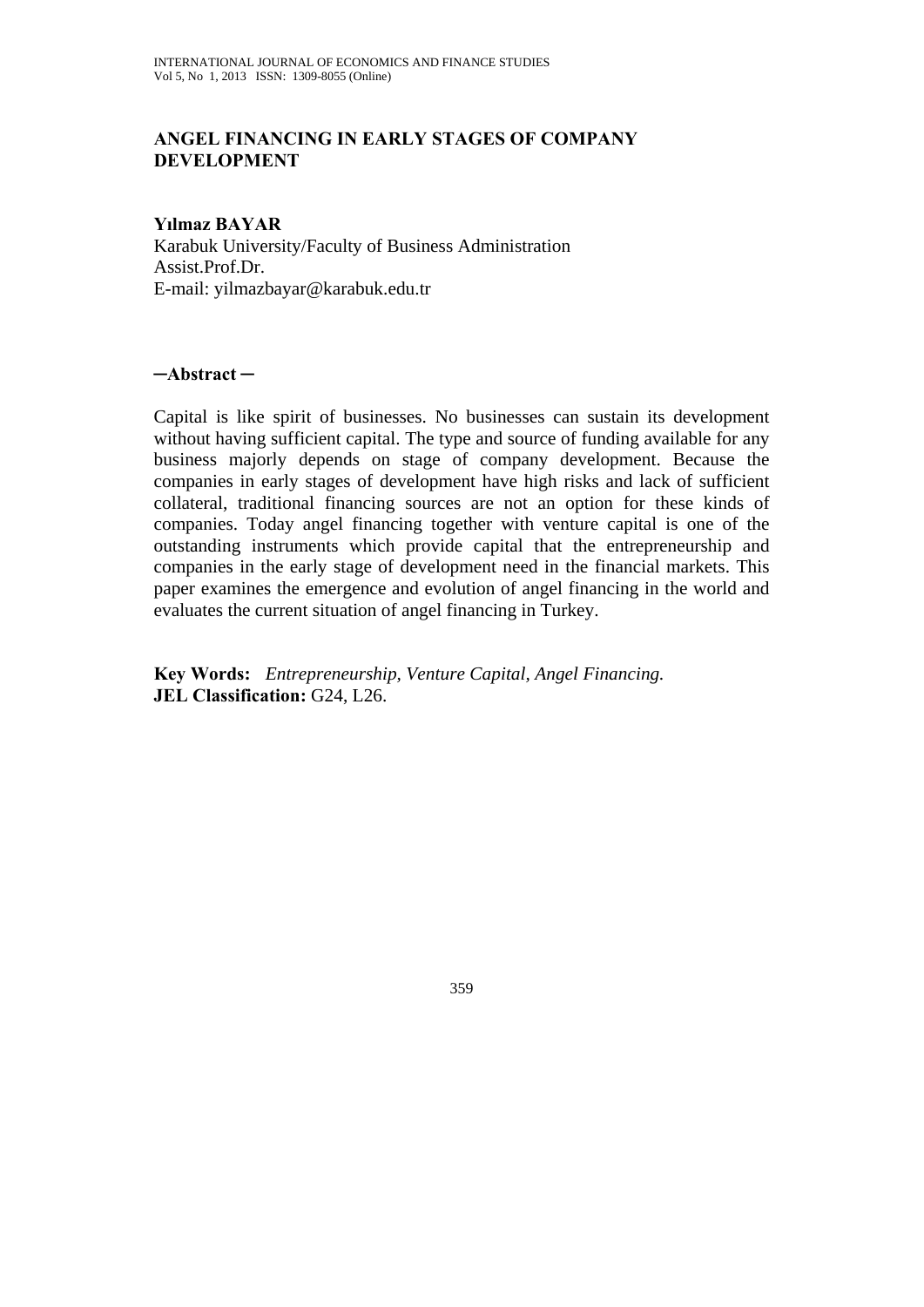# **1. INTRODUCTION**

The entrepreneurs generally don't have sufficient capital at the establishment and in early stages of a company. Debt financing is the only option for the entrepreneurs in order to establish and expand their companies in case of insufficient capital. On the other hand traditional debt financing sources such as loans are not often granted to these kinds of companies due to their insufficient collateral and their high riskiness. But the high risk level at the early stages of company means that these companies may provide much more return relative to traditional investment opportunities for investors.

Alternative funding options such as angel financing, venture capital have emerged for the companies in early stages in recent years due to their possible high profitability in future. This paper examines the emergence and evolution of angel financing in the world and evaluates the current situation of angel financing in Turkey. Since the fundamental nature of business angel market is informal and many business angels have a desire for anonymity and don't want to reveal information related to their investments and also national and international organizations (such as angel networks, OECD, IMF) don't include all business angels, it is very difficult to find reliable statistical data about angel investing. On the other hand this study gives a general idea about the evolution angel investing in world and Turkey.

### **1. EMERGENCE AND EVOLUTION OF ANGEL FINANCING IN EARLY STAGES OF COMPANY DEVELOPMENT**

The people who supported Broadway shows financially were referred to as angels in the early 1900s. William Wetzel firstly applied this term to business, where the financing of early stage enterprises can feel like money from heaven for entrepreneurs (Preston, 2007:5). The words business angels or angel investors, informal investor and informal venture capital are used for this kind of investors interchangeably. We will use the business angel term during our study. A business angel is a person, partnership, or corporation that provides his, her or its own funds to invest in private companies especially in early stage companies. Business angels invest their own money they or their families and companies have earned, while venture capitalists invest money they have raised from other financial institutions and wealthy individuals. (Hill and Power, 2002:5). Business angels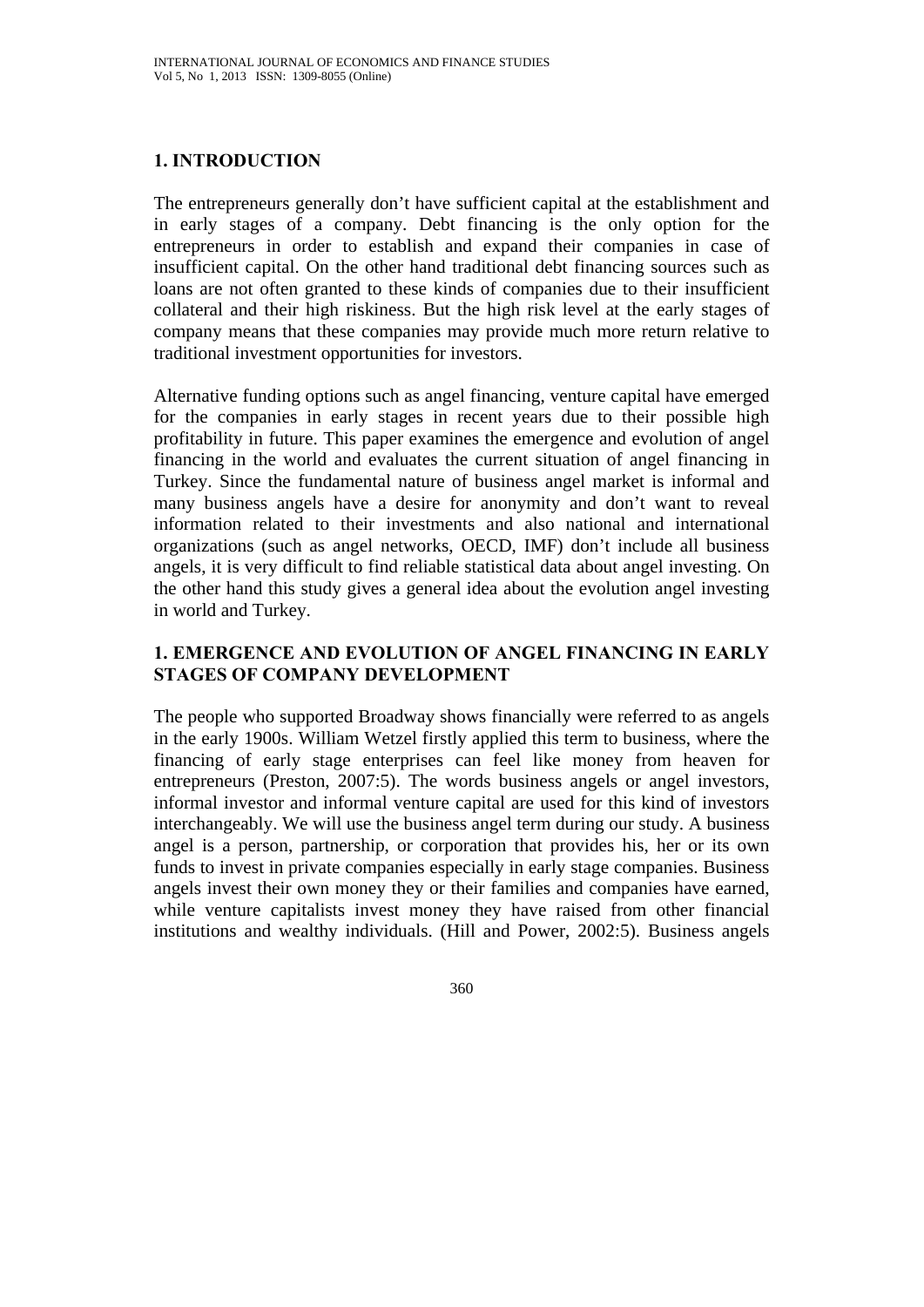also provide strategic and operational expertise together with funds for entrepreneurs (OECD, 2011a:28).

Business angels can be an individual or an angel group who league together in order to evaluate and invest in entrepreneurial ventures. While business angels have a long history, business angels have begun to form angel groups for collectively evaluating and investing in entrepreneurial ventures since mid-1990s (Kerr, Lerner and Schoar, 2011:6). The angel investment sector is growing and becoming more formalized and organized through the angel groups and networks. The United States (US) and the European Union (EU) are the leading parts of the world in the business angel market with a total of 340 business angel networks/groups. Turkey has only 5 business angel networks/groups in 2009.

Table 1: Number of Business Angel Networks/Groups in the World, 2009

| Country              | Number of Business Angel<br>Networks/Groups |
|----------------------|---------------------------------------------|
| <b>United States</b> | 340                                         |
| $EU-27$              | 335                                         |
| Canada               | 30                                          |
| New Zealand          | 17                                          |
| Switzerland          | 13                                          |
| Australia            | 11                                          |
| Norway               | 8                                           |
| Turkey               | 5                                           |

Source: OECD, 2011b:153.

The typical angel investment cycle includes the following stages:

- Being aware of the investment opportunity.
- Conducting an initial screening to assess initial interest in the investment and whether it fits to his/her investment portfolio and area of knowledge/experience area.
- Meeting with entrepreneur, detailed evaluation of the business plan, review of references and market research.
- Negotiating over valuation and level of participation with entrepreneur
- Following investment, hands-on support in the form of management advice/mentoring and networking.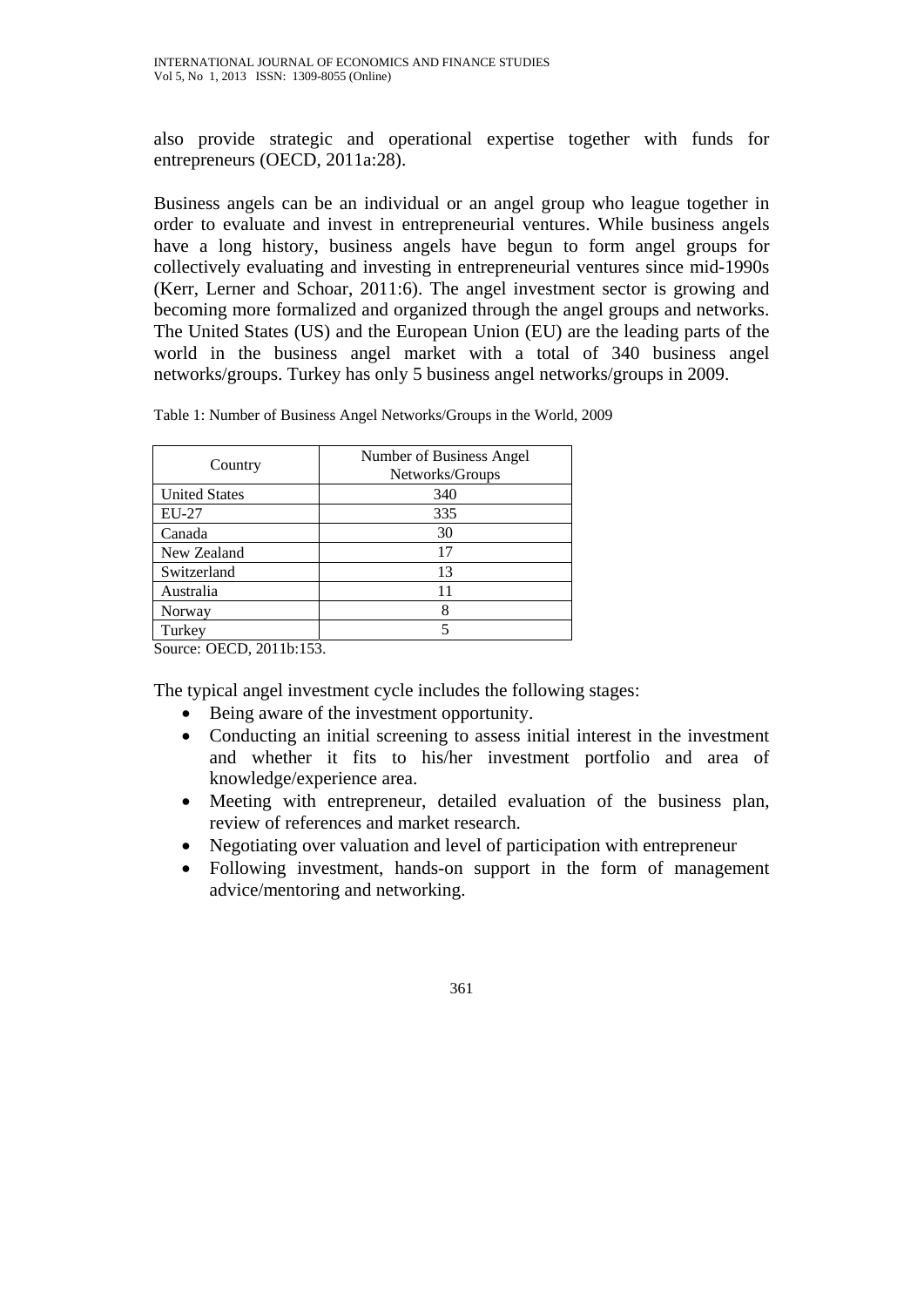• Exit from the business through initial public offering, selling his/her share to investors, venture capital or entrepreneur (Centre for Strategy and Evaluation Services, 2012:6).

Business angels are increasingly recognized as an important source of equity capital at the seed and early stage of company formation (Harrison and Mason, 2010:vii). They generally operate in a segment which falls in between informal founders, friends and family financing, and formal venture capital investors and their typical investment size is between USD 25000-500.000.

Table 2: Equity Investors at the Seed, Early and Later Stage of Company Growth

| Informal Investors           |                          | <b>Formal Investors</b> |                          |
|------------------------------|--------------------------|-------------------------|--------------------------|
| Founders, friends and family | Angel investors          |                         | Venture capital funds    |
|                              | Typical investment size: |                         | Typical investment size: |
|                              |                          | USD 25.000-500.000      | USD 3-5 million          |
| Seed stage investments       |                          | Early stage investments | Later stage investments  |

Source: OECD, 2011a:21.

Many of today's largest and most successful companies for example Apple, Amazon and Google, were all effectively launched with the financial help and entrepreneurial expertise and support of business angels.

Table 3: Role of Business Angels in the Development of Successful Companies

| Company                             | <b>Business Angel</b> | <b>Business</b>                                       | Investment                | Value at Exit  |
|-------------------------------------|-----------------------|-------------------------------------------------------|---------------------------|----------------|
| Apple                               | Mike Markkula         | \$91,000<br>Computer hardware                         |                           | \$154 million  |
| Amazon.com                          | Thomes Alberg         | On-line bookshop                                      | \$100.000<br>\$26 million |                |
| <b>Blue Rhino</b>                   | Andrew<br>Filipowsky  | Cylinder for<br>\$500.000<br>replacement<br>propanium |                           | \$24 million   |
| Lifeminders.com                     | Frans Kok             | Internet email<br>reminder service                    | \$100.000                 | \$ 3 million   |
| Body shop                           | Ian McGlinn           | £4.000<br>Body care products                          |                           | $£$ 42 million |
| <b>MI</b> Laboratories              | Kevin Lich            | Kidney medical<br>treatments                          | £50.000                   | £ 71 million   |
| Matvon<br>$\alpha$ $\alpha$ $\beta$ | Iavn Semenko          | £15.000<br><b>Bulk</b> containers                     |                           | £ 2,5 million  |

Source: Ramadani, 2009:253.

The US business angel market is the biggest market in the world. The market showed an upward trend until 2001 and market size reached 30 billion dollar and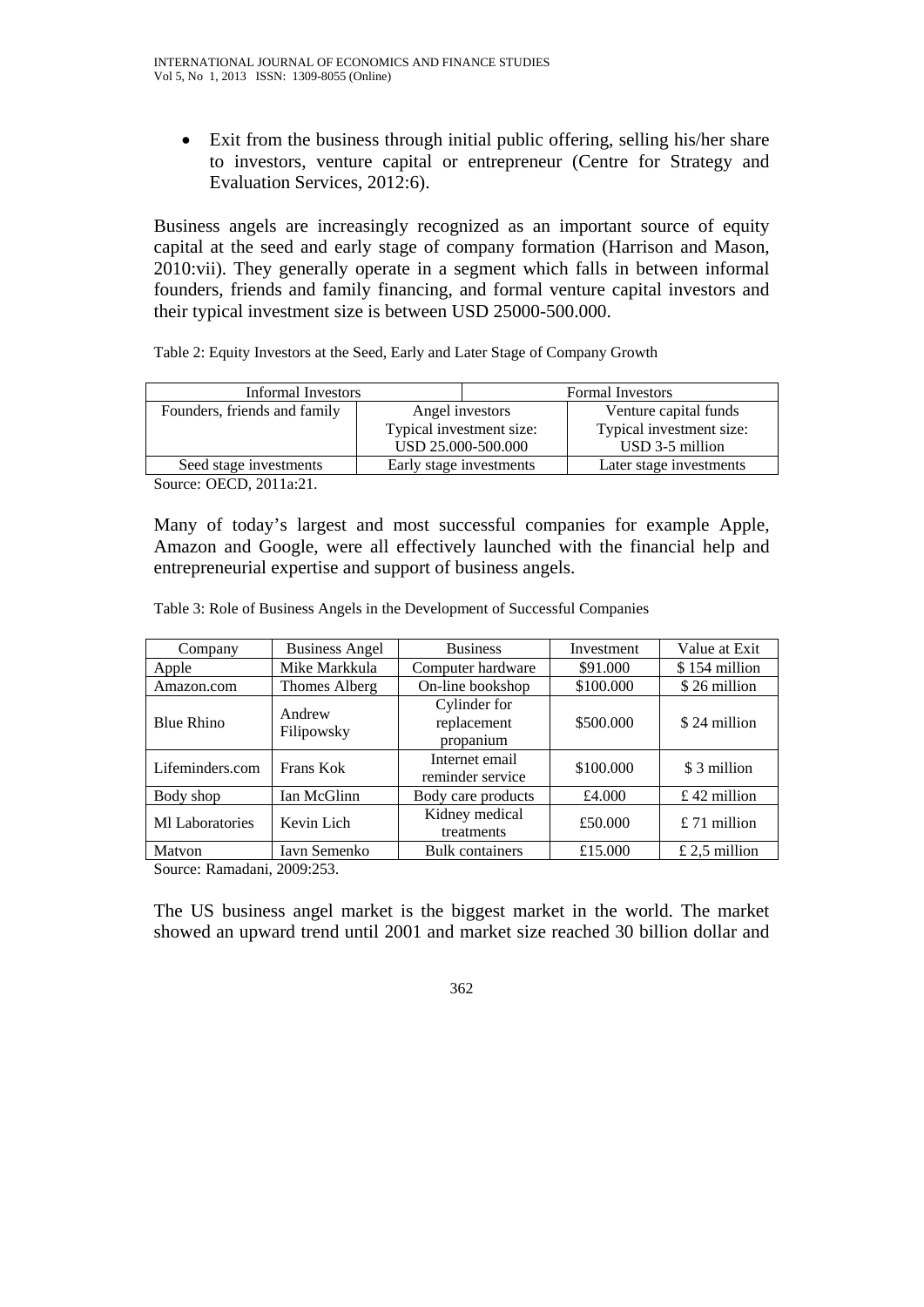then this trend reversed and declined to 17,60 billion dollars with the negative effects of global financial crisis and trend has moved upward again since 2010. The share of seed/start-up stage investing in total angel investing has shown a fluctuating course between 55% and 31%.

|      | Total             | Share of Seed/Start-up          | Number of Entrepreneurial |
|------|-------------------|---------------------------------|---------------------------|
| Year | Investments       | <b>Stage Investing in Total</b> | Ventures by Angel         |
|      | (billion dollars) | Angel Investing (%)             | Investing                 |
| 2001 | 30,00             | 45                              | 48000                     |
| 2002 | 15,70             | 47                              | 36000                     |
| 2003 | 18,10             | 52                              | 42000                     |
| 2004 | 22,50             | 52                              | 48000                     |
| 2005 | 23,10             | 55                              | 49500                     |
| 2006 | 25,60             | 46                              | 51000                     |
| 2007 | 26,00             | 39                              | 57120                     |
| 2008 | 19,20             | 45                              | 55480                     |
| 2009 | 17,60             | 35                              | 57225                     |
| 2010 | 20,10             | 31                              | 61900                     |
| 2011 | 22,50             | 42                              | 66230                     |

Table 4: Major Business Angel Market Statistics of the United States

Source: Center for Venture Research (CVR) (2002-2012), *CVR Analysis Reports (2001-2011)*, http://wsbe.unh.edu/cvr-analysis-reports, [Accessed 12.02.2013]

The EU has the second biggest business angel market. We can see the same pattern in total angel investments as the US, there was an upward trend, then a downward trend due to global financial crisis and the Eurozone Sovereign Debt crisis. The statistical information given in Table 5 only covers investments done by EBAN (The European Trade Association for Business Angels, Seed Funds and other Early Market Players), and therefore might not represent the whole angel investment activities in the European Union.

Table 5: Major Business Angel Market Statistics of the European Union

| Year | <b>Total Investments</b><br>(thousand euro) | Number of Deals where<br>Business Angels Invested |
|------|---------------------------------------------|---------------------------------------------------|
| 2005 | 124.579.00                                  | 631                                               |

<sup>363</sup>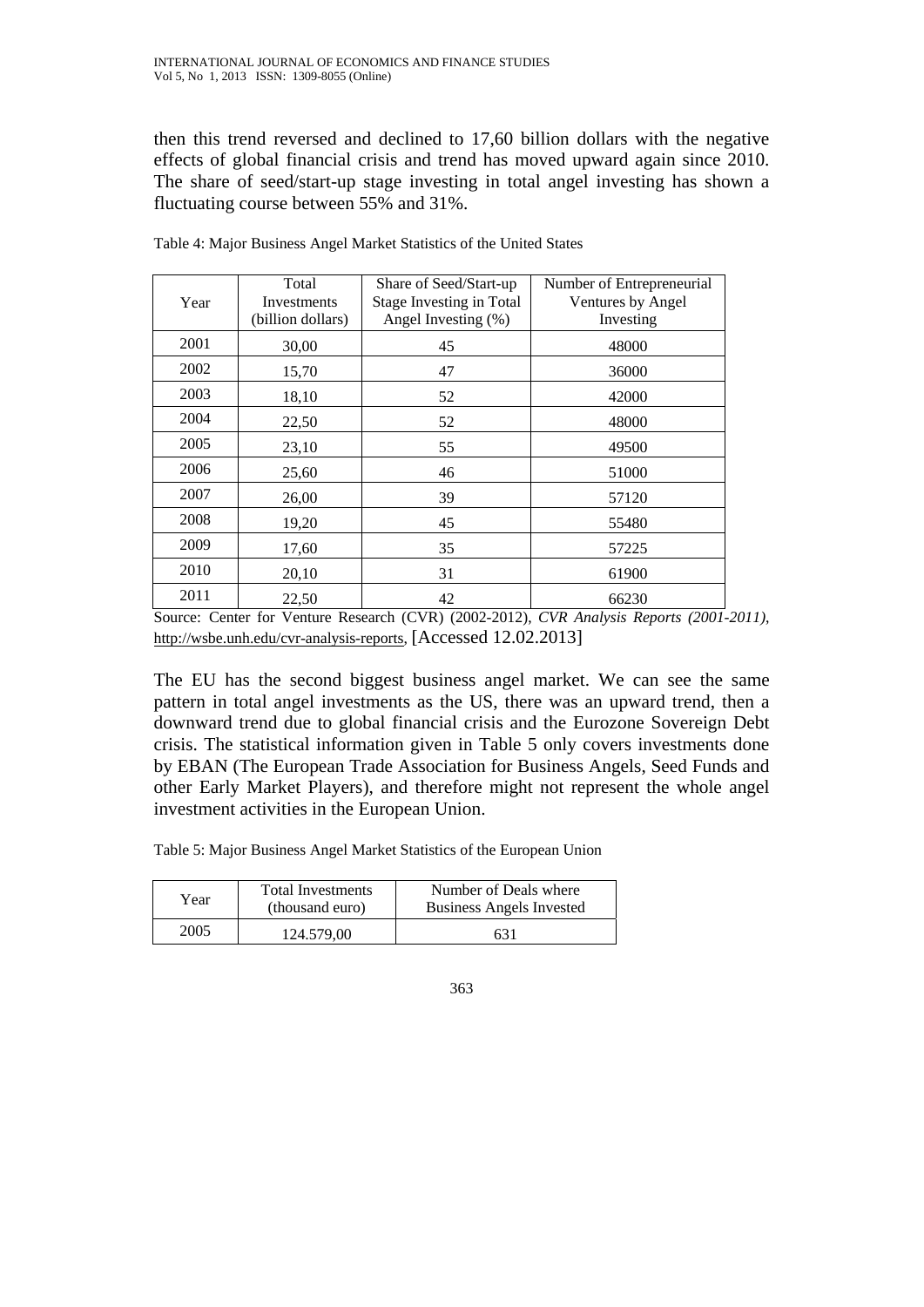| Year          | <b>Total Investments</b><br>(thousand euro)    | Number of Deals where<br><b>Business Angels Invested</b> |
|---------------|------------------------------------------------|----------------------------------------------------------|
| 2006          | 179.351,00                                     | 1.170                                                    |
| 2007          | 158.128,00                                     | 964                                                      |
| 2008          | 140.636,00                                     | 1.021                                                    |
| 2009          | 210.422,97                                     | 1.240                                                    |
| $\sim$ $\sim$ | $\sim$ $\sim$ $\sim$ $\sim$ $\sim$ $\sim$<br>Ē | $\mathbf{r}$<br>(0.012)<br>$\lambda$ and $\lambda$       |

Source: European Commission (2013), Access to Finance: Business Angels, http://ec.europa.eu/enterprise/policies/finance/data/enterprise-finance-index/access-to-financeindicators/business-angels/index\_en.htm, [Accessed 15.02.2013]

### **3. ANGEL FINANCING IN TURKEY**

Angel financing emerged belatedly in Turkey as an alternative financing opportunity especially for early stages of company development due to unstable economic and political developments arisen from successive financial and political crises in 1990s and early 2000s. Turkey made structural reforms in the context of the transition program to a strong economy after 2001 financial crisis and recovered from the crisis in a short time and Turkish economy gained stable and positive outlook and also major credit rating agencies S&P, Moody's and Fitch raised its credit ratings in parallel with these positive developments in Turkish economy. The positive developments in Turkish economy caused the number of enterprises to increase by decreasing financing costs and also caused new financing sources such as venture capital and angel financing to emerge.

Angel financing has had a short past in Turkey relative to the US and the European countries. The Code numbered 6327 Amending the Individual Pension Savings and Investment System Law and Certain Laws and Statutory Decrees which created the infrastructure for angel investment in Turkey was adopted on 13 June 2012 and the regulation on angel investments prepared by Undersecretariat of Treasury was published on 15 February 2013. These legislative frameworks set out the regulatory guidance and also provide the essentials of tax reliefs for the business angels.

There is no formal statistics about angel investing in Turkey yet. However major business angel networks and their dates of establishment obtained from their websites in Turkey are given in Table 6. It is projected that the current number of business angels will increase from about 50 to above 600 persons and funds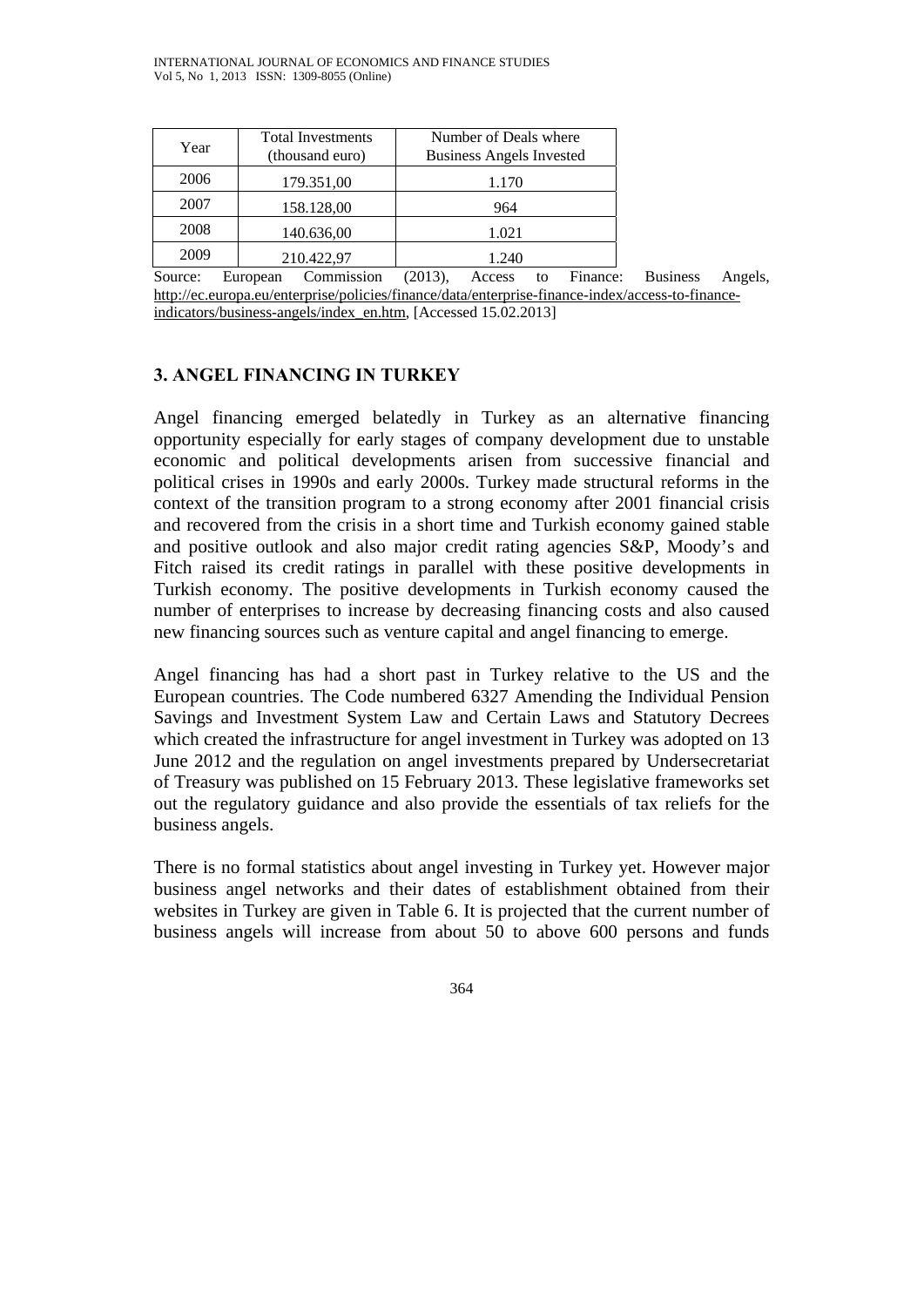provided by business angels will increase to 400 million Turkish Liras between 2012-2017 as a consequence of incentives provided by the new legal framework about angel financing (Arslan, 2013). Moreover we can find right data about activities of business angels in Turkey after these legal regulations and establishment of Business Angels Association Turkey.

| <b>Business Angel Network</b>             | Date of Establishment |
|-------------------------------------------|-----------------------|
| <b>METUTECH-BAN</b>                       | 2000                  |
| LabX                                      | 2006                  |
| MersinBAN                                 | 2006                  |
| <b>Galata Business Angels</b>             | 2010                  |
| Inventram                                 | 2010                  |
| Links Angel                               | 2012                  |
| <b>Business Angels Association Turkey</b> | 2011                  |

Table 6: Major Business Angel Networks in Turkey

Source: Data obtained from business angel network websites.

### **4. CONCLUSION**

Angel financing has become the primary source of outside equity financing and support for start-ups in a number of countries since 1990s, although it isn't taken notice due to business angels' invisible characteristic. Business angels provide not only funds but also strategic and operational expertise for the companies in early stage of development. Business angels are becoming organized through the angel groups and networks in order to match entrepreneurs and angel investors and also finance some projects together as the business angel market has expanded rapidly.

The US and the EU are the leading parts in the world with a total of 340 business angel networks/groups. Total investments by business angels in the US and EU respectively is 22,50 billion dollars in 2011 and 210 million dollars in 2009. Turkey has had a short past in angel financing relatively, legislative frameworks such as the Code numbered 6327 Amending the Individual Pension Savings and Investment System Law and Certain Laws and Statutory Decrees and the regulation on angel investments which formed the basis of angel investment and set out the regulatory guidance and also provide the essentials tax reliefs for the business angels, published respectively on 13 June 2012 and on 15 February 2013. It is projected that the current number of business angels will increase from about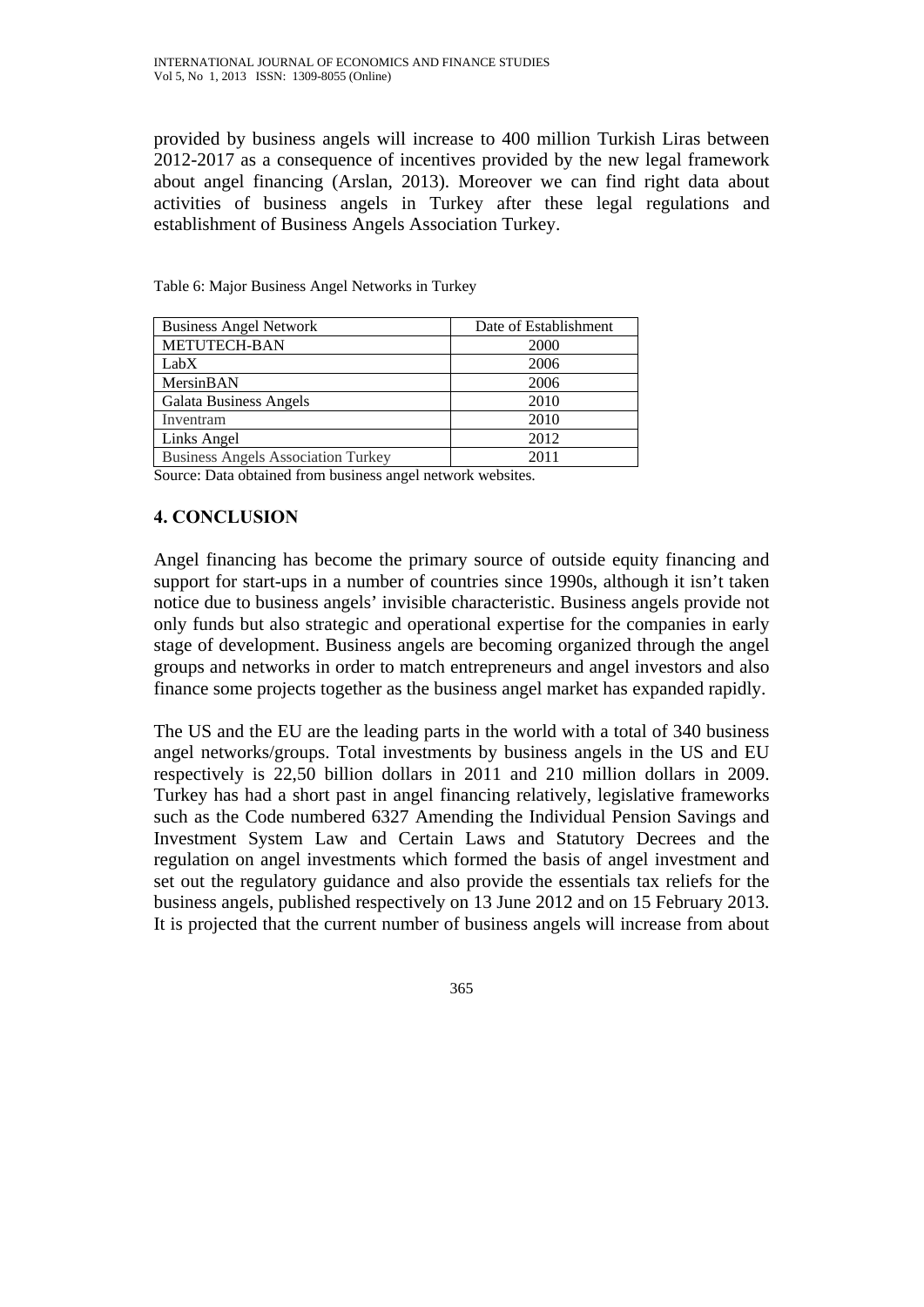50 to above 600 persons and funds provided by business angels will increase to 400 million Turkish Liras between 2012-2017 as a consequence of incentives provided by the new legal framework.

# **BIBLIOGRAPHY**

Arslan, Ali (2013), Angel Investing and Governmental Support,  $5<sup>th</sup>$  Startup Turkey, Antalya, Turkey, between 15th-17th February 2013.

Center for Venture Research (CVR) (2002-2012), *CVR Analysis Reports (2001- 2011)*, http://wsbe.unh.edu/cvr-analysis-reports, [Accessed 12.02.2013]

Centre for Strategy and Evaluation Services (2012), *Evaluation of EU Member States' Business Angel Markets and Policies Final Report*, http://ec.europa.eu/enterprise/dg/files/ba-rep\_en.pdf, [Accessed 10.01.2013]

European Commission (2013), *Access to Finance: Business Angels*, http://ec.europa.eu/enterprise/policies/finance/data/enterprise-financeindex/access-to-finance-indicators/business-angels/index\_en.htm, [Accessed 15.02.2013]

Harrison, Richard T. and Mason, Colin M., (2010), Annual Report on the Business Angel Market in the United Kingdom: 2008/09, https://www.gov.uk/government/uploads/system/uploads/attachment\_data/file/322 14/10-994-annual-report-business-angel-market-2008-2009.pdf, [Accessed 13.01.2013]

Hill, Brian E. and Power, Dee (2002), Attracting Capital from Angels: How Their Money – and Their Experience- Can Help You Build a Successful Company, NewYork: Wiley&Sons.

Kerr, William R., Lerner, Josh, and Schoar, Antoinette (2011), *The Consequences of Entrepreneurial Finance: Evidence from Angel Financings*, http://www.mit.edu/~aschoar/KLS-Angels-June2011.pdf , [Accessed 7.01.2013]